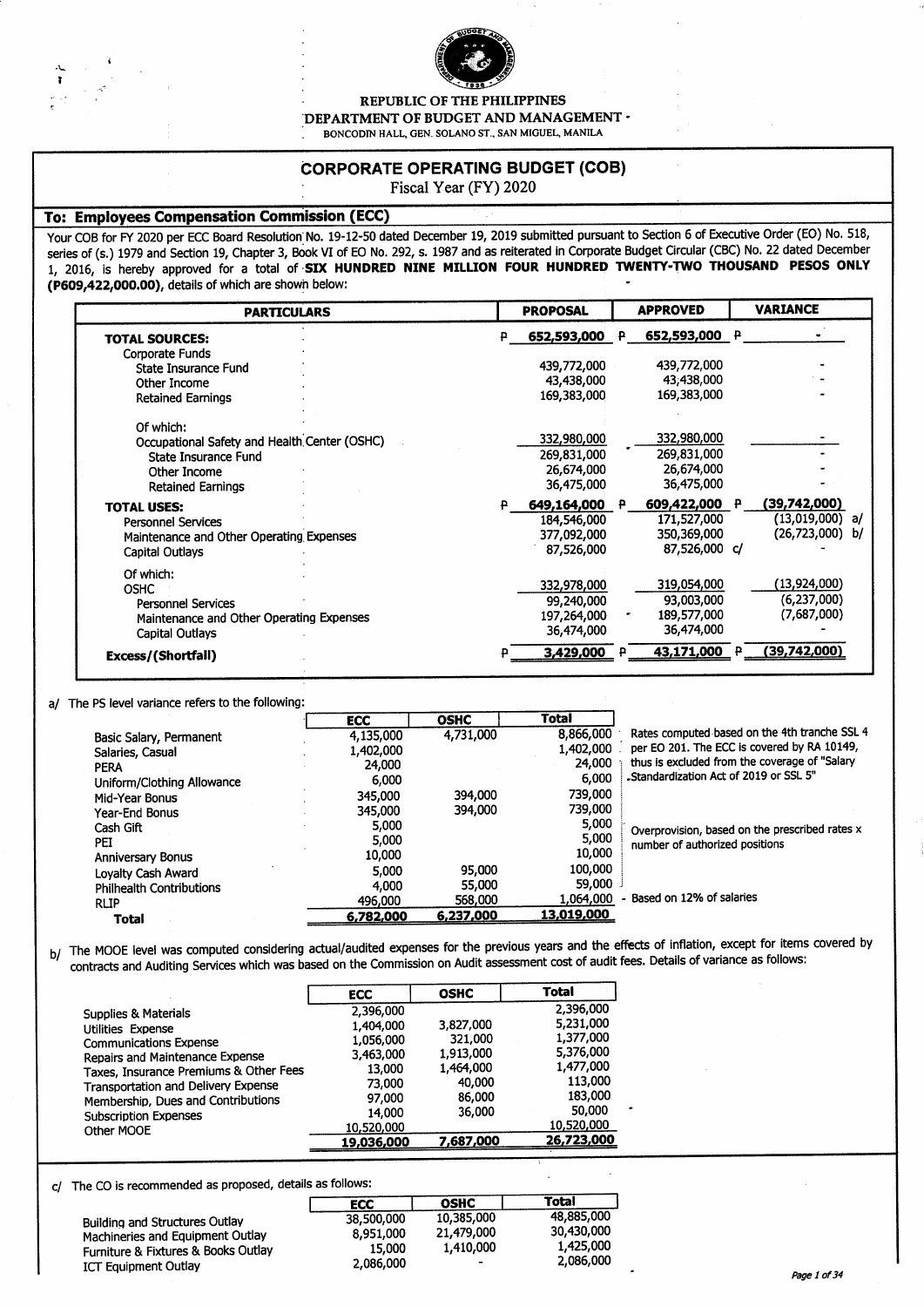

REPUBLIC OF THE PHILIPPINES

÷.

DEPARTMENT OF BUDGET AND MANAGEMENT -

BONCODIN HALL, GEN. SOLANO ST., SAN MIGUEL, MANILA  $\hat{\mathcal{A}}$ 

|     | <b>CORPORATE OPERATING BUDGET (COB)</b><br>Fiscal Year (FY) 2020                                                                                                                                                                                                                                                                                                                                                                                                                                 |            |            |            |                                                                                                                                                                                                                                                                                                                                                                                                                                                                                                                                                                                                                                                                                                                                                                                                                                                                              |  |  |  |
|-----|--------------------------------------------------------------------------------------------------------------------------------------------------------------------------------------------------------------------------------------------------------------------------------------------------------------------------------------------------------------------------------------------------------------------------------------------------------------------------------------------------|------------|------------|------------|------------------------------------------------------------------------------------------------------------------------------------------------------------------------------------------------------------------------------------------------------------------------------------------------------------------------------------------------------------------------------------------------------------------------------------------------------------------------------------------------------------------------------------------------------------------------------------------------------------------------------------------------------------------------------------------------------------------------------------------------------------------------------------------------------------------------------------------------------------------------------|--|--|--|
|     | To: Employees Compensation Commission (ECC)                                                                                                                                                                                                                                                                                                                                                                                                                                                      |            |            |            |                                                                                                                                                                                                                                                                                                                                                                                                                                                                                                                                                                                                                                                                                                                                                                                                                                                                              |  |  |  |
|     | <b>Transportation Equipment Outlay*</b>                                                                                                                                                                                                                                                                                                                                                                                                                                                          | 1,500,000  | 3,200,000  | 4,700,000  |                                                                                                                                                                                                                                                                                                                                                                                                                                                                                                                                                                                                                                                                                                                                                                                                                                                                              |  |  |  |
|     | <b>Total</b>                                                                                                                                                                                                                                                                                                                                                                                                                                                                                     | 51,052,000 | 36,474,000 | 87,526,000 |                                                                                                                                                                                                                                                                                                                                                                                                                                                                                                                                                                                                                                                                                                                                                                                                                                                                              |  |  |  |
|     |                                                                                                                                                                                                                                                                                                                                                                                                                                                                                                  |            |            |            |                                                                                                                                                                                                                                                                                                                                                                                                                                                                                                                                                                                                                                                                                                                                                                                                                                                                              |  |  |  |
|     | * The purchase of transportation equipment shall be consistent with the following guidelines:                                                                                                                                                                                                                                                                                                                                                                                                    |            |            |            |                                                                                                                                                                                                                                                                                                                                                                                                                                                                                                                                                                                                                                                                                                                                                                                                                                                                              |  |  |  |
|     | 1. Per Administrative Order (AO) No. 14 dated December 10, 2018, the proposed acquisition of motor vehicles is approved by the Department<br>of Budget and Management through the attached Authority to Purchase Motor Vehicle (APMV No. C-20-0028). The procurement shall be<br>subject to the endorsement from the Department of Labor and Employment, as the supervising body of the ECC.                                                                                                     |            |            |            |                                                                                                                                                                                                                                                                                                                                                                                                                                                                                                                                                                                                                                                                                                                                                                                                                                                                              |  |  |  |
|     | 2. Procuring entities may undertake their own procurement of motor vehicles pursuant to GPPB Resolution No. 20-2019.                                                                                                                                                                                                                                                                                                                                                                             |            |            |            |                                                                                                                                                                                                                                                                                                                                                                                                                                                                                                                                                                                                                                                                                                                                                                                                                                                                              |  |  |  |
|     | within the DBM-approved budget level for each allotment class, funded out of corporate funds.                                                                                                                                                                                                                                                                                                                                                                                                    |            |            |            | Notwithstanding the above indicated variances in PS and MOOE, the ECC and the OSHC have the flexibility to modify its utilization                                                                                                                                                                                                                                                                                                                                                                                                                                                                                                                                                                                                                                                                                                                                            |  |  |  |
|     | The following conditions shall be observed and complied with:                                                                                                                                                                                                                                                                                                                                                                                                                                    |            |            |            |                                                                                                                                                                                                                                                                                                                                                                                                                                                                                                                                                                                                                                                                                                                                                                                                                                                                              |  |  |  |
|     | and authorized corporate borrowings.                                                                                                                                                                                                                                                                                                                                                                                                                                                             |            |            |            | 1. All expenditures, whether for current operating expenditures or CO, shall be made within the limits of available funds realized from corporate receipts,                                                                                                                                                                                                                                                                                                                                                                                                                                                                                                                                                                                                                                                                                                                  |  |  |  |
|     | 2. Any increase in the approved principal COB in the course of the budget year, as may be warranted by additional corporate receipts, shall require the<br>submission of a supplemental COB to cover the additional expenditures.                                                                                                                                                                                                                                                                |            |            |            |                                                                                                                                                                                                                                                                                                                                                                                                                                                                                                                                                                                                                                                                                                                                                                                                                                                                              |  |  |  |
|     | (GAA) or any specific law or approval of the President of the Philippines and/or the Secretary of Budget and Management, as the case maybe.                                                                                                                                                                                                                                                                                                                                                      |            |            |            | 3. This approval shall not be construed as an authorization for specific expenditure items under PS which requires prior approval by the Office of the<br>President (OP). Disbursement for PS shall strictly observe pertinent compensation laws, rules and regulations, including Executive Order (EO) Nos. 7<br>and 24 dated September 8, 2010 and February 10, 2011, respectively and EO No. 203 as amended by EO No. 36 (Suspending the Compensation and<br>Position Classification System under EO No. 203, providing for Interim Compensation Adjustments, and for Other Purposes) for GOCCs covered by<br>Republic Act 10149. Such expenditures shall be subject to relevant conditions under the General Provisions of the annual General Appropriations Act                                                                                                         |  |  |  |
|     | GAA, among others.                                                                                                                                                                                                                                                                                                                                                                                                                                                                               |            |            |            | 4. Disbursements for Extraordinary and Miscellaneous Expenses (EME) and other MOOE expenditures shall be subject to relevant provisions of the annual                                                                                                                                                                                                                                                                                                                                                                                                                                                                                                                                                                                                                                                                                                                        |  |  |  |
|     | provisions of BC No. 2019-3, BC No. 2019-2, and Annex B of BC No. 2017-1, among others.                                                                                                                                                                                                                                                                                                                                                                                                          |            |            |            | 5. For equipment outlays included in the Annual Procurement Program that require specific clearance/approval from the agencies concerned,<br>the same shall be secured before acquisition thereof. Examples: Department of Information and Communications Technology for procurement of<br>information and communication technology equipment covered by the GOCC's Information System Strategic Plan, and OP/Department of Budget and<br>Management/Supervising Department for the purchase of MVs, in accordance with Corporate Budget Circular No. 17 dated February 9, 1996,<br>Administrative Order (AO) No. 14 dated December 10, 2018; Budget Circular (BC) No. 2019-2 dated March 4, 2019; Office of the President<br>Memorandum Circular No. 9 dated December 14, 2010. Further, the classification/s and specifications of subject MV shall be consistent with the |  |  |  |
|     | to continue with the existing payment scheme.                                                                                                                                                                                                                                                                                                                                                                                                                                                    |            |            |            | 6. Electronic payment shall be observed in the disbursement of corporate and public funds. In case the same is impracticable, the GOCC shall be allowed                                                                                                                                                                                                                                                                                                                                                                                                                                                                                                                                                                                                                                                                                                                      |  |  |  |
|     | 19, 2017.                                                                                                                                                                                                                                                                                                                                                                                                                                                                                        |            |            |            | 7. Notwithstanding the repeal of AO No. 103, existing laws, rules and regulations mandating the judicious and prudent use of government funds shall be<br>observed. No irregular, unnecessary, extravagant, excessive and unconscionable expenses shall be incurred pursuant to AO No. 6 dated September                                                                                                                                                                                                                                                                                                                                                                                                                                                                                                                                                                     |  |  |  |
|     | 8. It is understood that this review action does not authorize any item of expenditure that is prohibited by or inconsistent with the provisions of law.                                                                                                                                                                                                                                                                                                                                         |            |            |            |                                                                                                                                                                                                                                                                                                                                                                                                                                                                                                                                                                                                                                                                                                                                                                                                                                                                              |  |  |  |
|     | 9. Any and all officials or employees who will authorize, allow or permit, as well as those who are negligent in the performance of their duties and<br>functions which resulted in the incurrence or payment of unauthorized and unlawful obligation or expenditure shall be personally liable to the<br>government for the full amount committed or expended and subject to disciplinary actions in accordance with Section 43, Chapter 5 and Section 80,<br>Chapter 7, Book VI of EO No. 292. |            |            |            |                                                                                                                                                                                                                                                                                                                                                                                                                                                                                                                                                                                                                                                                                                                                                                                                                                                                              |  |  |  |
|     | <b>Recommending Approval:</b>                                                                                                                                                                                                                                                                                                                                                                                                                                                                    |            |            |            | <b>Approved:</b>                                                                                                                                                                                                                                                                                                                                                                                                                                                                                                                                                                                                                                                                                                                                                                                                                                                             |  |  |  |
|     |                                                                                                                                                                                                                                                                                                                                                                                                                                                                                                  |            |            |            | By Authority of the Secretary                                                                                                                                                                                                                                                                                                                                                                                                                                                                                                                                                                                                                                                                                                                                                                                                                                                |  |  |  |
|     | <i>I'malina</i>                                                                                                                                                                                                                                                                                                                                                                                                                                                                                  |            |            |            |                                                                                                                                                                                                                                                                                                                                                                                                                                                                                                                                                                                                                                                                                                                                                                                                                                                                              |  |  |  |
|     | MAHINAY<br><b>CARMENCITA P</b>                                                                                                                                                                                                                                                                                                                                                                                                                                                                   |            |            |            | CANDA                                                                                                                                                                                                                                                                                                                                                                                                                                                                                                                                                                                                                                                                                                                                                                                                                                                                        |  |  |  |
|     | Г<br>Director, BMB-C                                                                                                                                                                                                                                                                                                                                                                                                                                                                             |            |            |            | Undersecretary                                                                                                                                                                                                                                                                                                                                                                                                                                                                                                                                                                                                                                                                                                                                                                                                                                                               |  |  |  |
|     | 20-Aug-20<br>Date: $\_\_$                                                                                                                                                                                                                                                                                                                                                                                                                                                                        |            |            |            | *COB No. C3-2020-0003                                                                                                                                                                                                                                                                                                                                                                                                                                                                                                                                                                                                                                                                                                                                                                                                                                                        |  |  |  |
| CC: | The Chairman<br>Board of Directors/Trustees, ECC-OSHC                                                                                                                                                                                                                                                                                                                                                                                                                                            |            |            |            |                                                                                                                                                                                                                                                                                                                                                                                                                                                                                                                                                                                                                                                                                                                                                                                                                                                                              |  |  |  |
|     | The Head, Corporate Sector<br>Commission on Audit (COA) - Central Office                                                                                                                                                                                                                                                                                                                                                                                                                         |            |            |            |                                                                                                                                                                                                                                                                                                                                                                                                                                                                                                                                                                                                                                                                                                                                                                                                                                                                              |  |  |  |
|     | COA Building, Quezon City<br>The Resident Auditor<br>COA - ECC-OSHC                                                                                                                                                                                                                                                                                                                                                                                                                              |            |            |            |                                                                                                                                                                                                                                                                                                                                                                                                                                                                                                                                                                                                                                                                                                                                                                                                                                                                              |  |  |  |

 $\ddot{\phantom{0}}$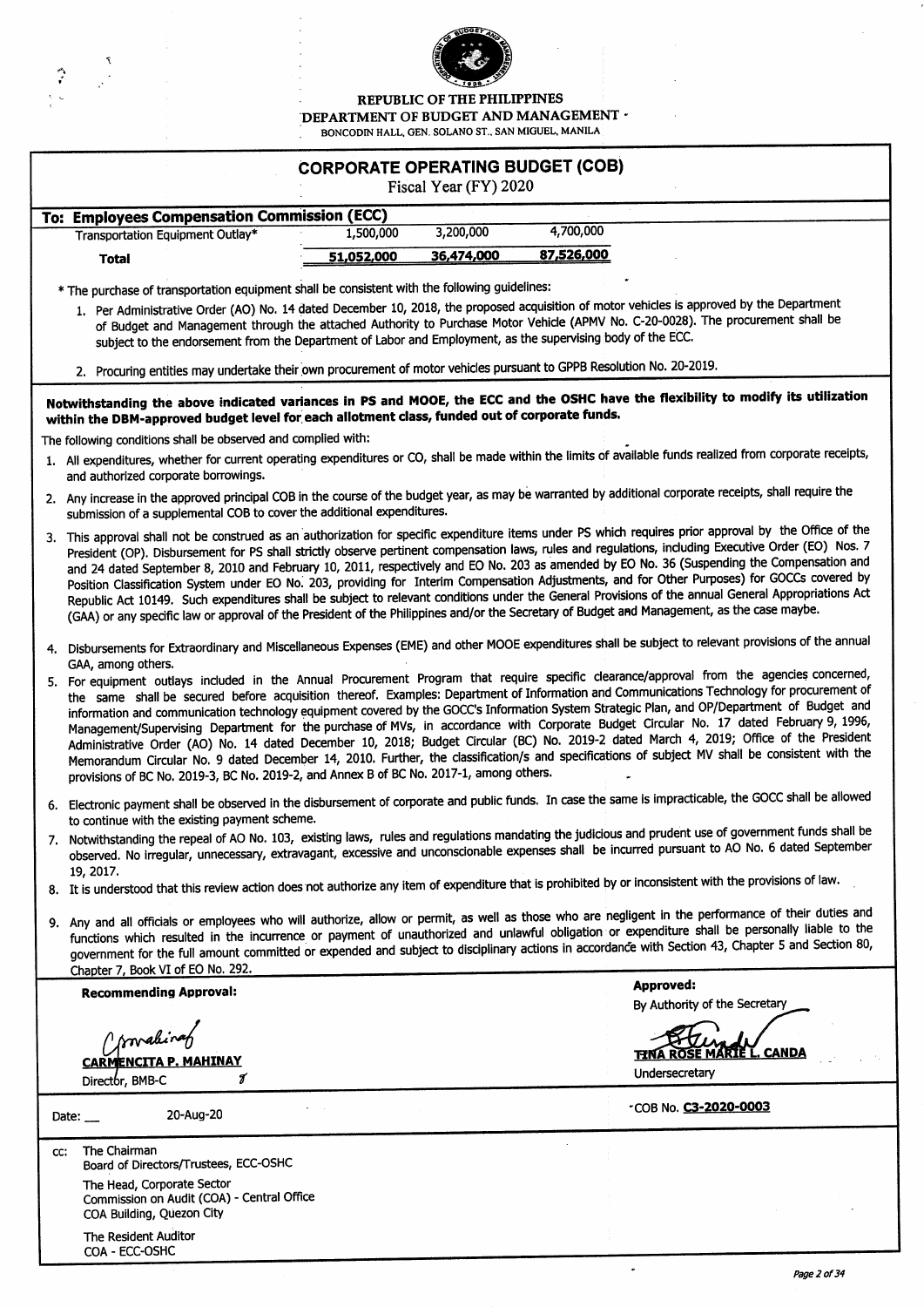

## REPUBLIC OF THE PHILIPPINES DEPARTMENT OF BUDGET AND MANAGEMENT GENERAL SOLANO STREET. SAN MIGUEL. MANILA

## **APMV No. C-20-0028**

## **EXECUTIVE DIRECTOR STELLA C. BANAWIS**

Employees Compensation Commission (ECC) 4th& 8th Floors, ECC Building 355 Senator Gil Puyat Avenue Makati City

## **AUTHORITY TO PURCHASE MOTOR VEHICLE/S**

| <b>Qty</b>              | Type                                                 | <b>Specifications</b>                                                                                                                                                     | Cost                |
|-------------------------|------------------------------------------------------|---------------------------------------------------------------------------------------------------------------------------------------------------------------------------|---------------------|
| <b>ECC</b>              |                                                      |                                                                                                                                                                           |                     |
| One                     | All-terrain vehicle,                                 | Use:                                                                                                                                                                      |                     |
| (1)                     | commonly referred<br>to as Sports Utility<br>Vehicle | For the transport of<br>personnel, equipment,<br>supplies, products and<br>materials                                                                                      | 1,500,000.00<br>P - |
|                         |                                                      | <b>Specifications:</b><br>Engine displacement<br>not exceeding 2700cc<br>for gasoline or 3000 cc<br>for diesel                                                            |                     |
| <b>OSHC</b>             |                                                      |                                                                                                                                                                           |                     |
| One<br>(1)              | Mini Bus                                             | Use:<br>For mass transportation<br>of personnel/visitors for<br>activities related to<br>education, trade and<br>investment promotions<br>and other official<br>functions | 3,200,000.00        |
|                         |                                                      | <b>Specifications:</b>                                                                                                                                                    |                     |
|                         |                                                      | Engine displacement<br>not exceeding 4500 cc<br>for diesel                                                                                                                |                     |
| $\overline{\mathbf{2}}$ |                                                      |                                                                                                                                                                           | 4,700,000.00<br>P   |
|                         | <b>TOTAL AMOUNT IN</b>                               | <b>** FOUR MILLION SEVEN HUNDRED</b>                                                                                                                                      |                     |
| <b>WORDS:</b>           |                                                      | <b>THOUSAND PESOS ONLY **</b>                                                                                                                                             |                     |
|                         | <b>FUNDING SOURCE:</b>                               | FY 2020 CORPORATE FUNDS                                                                                                                                                   |                     |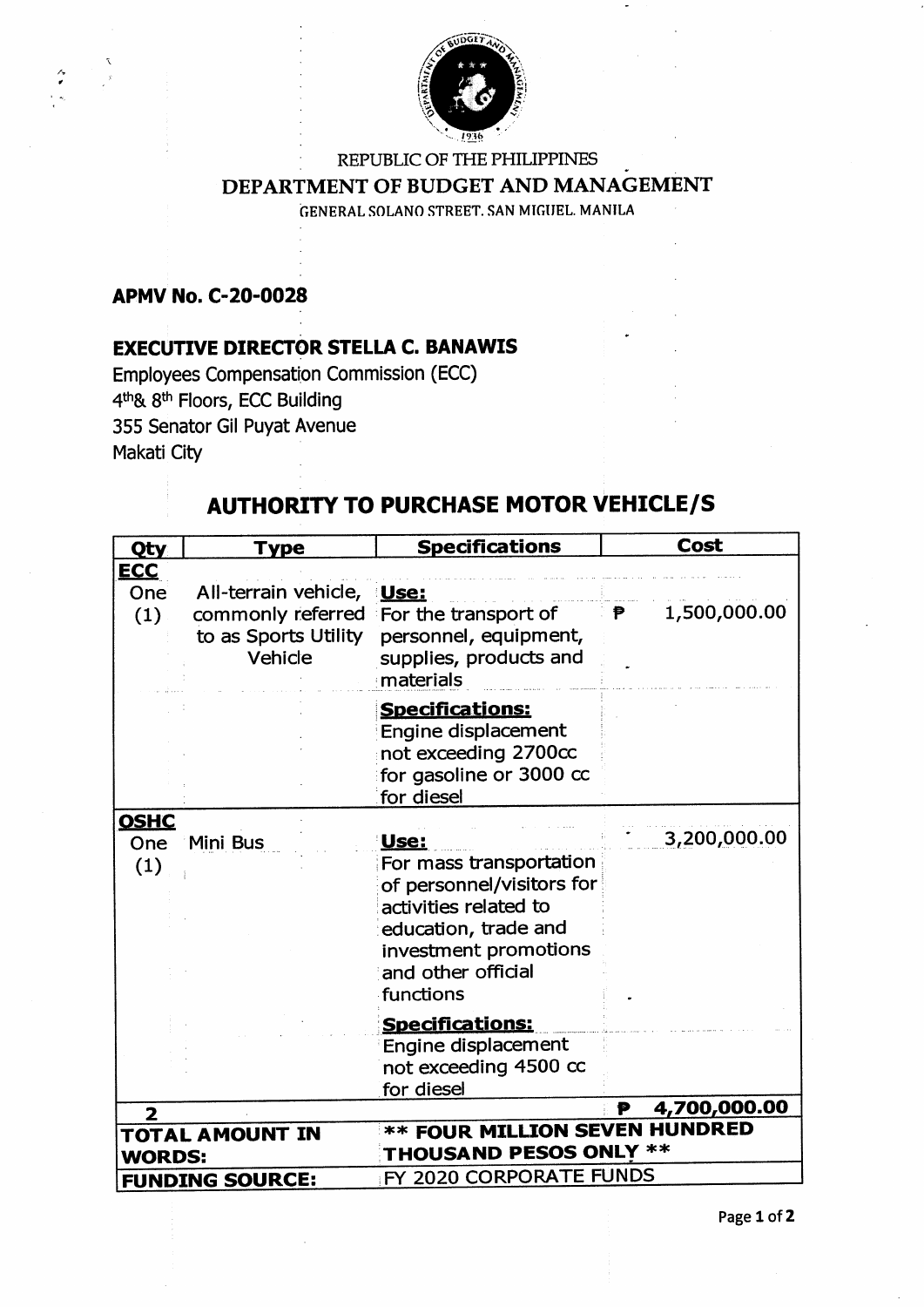#### **CONDITIONS:**

- 1. The motor vehicles (MVs) shall be used only for official purpose, the intended use and/or by the intended user, for which the MVs were requested as herein authorized. The acquisition/purchase of subject MVs shall be in accordance with the provisions of, among others, Administrative Order (AO) No. 14 dated December 10, 2018; Budget Circular (BC) No. 2019-3 dated May 16, 2019; BC No. 2019-2 dated March 4, 2019;Office of the President Memorandum Circular No. 9 dated December 14, 2010; BC No. 2010-2 dated March 1, 2010; and National Budget Circular (NBC) No. 446 dated November 24, 1995, as amended by NBC No. 446-A dated January 30, 1998. Further, the classifications and specifications of subject MVs shall be consistent with the provisions of BC No. 2019-2, and Annex B of BC No. 2017-1.
- 2. Moreover, it is understood that the acqulsition of said MVs shall be in accordance with the Government Procurement Reform Act (Republic Act No. 9184) and its Implementing Rules and Regulations, as well as the usual budgeting, accounting, auditing rules and regulations.
- 3. The purchase of motor vehicle/s shall ln no case be used as justification to request for additional driver positions.
- 4. The ECC shall submit within 30 daysfrom the date of acquisition, a written report on the purchased motor vehicle/s to the DBM (throughBudget and Management Bureau-C), pursuant to Nauonal Budget Circular No. 438 dated January 11, 1995.
- 5. The ECCshall also submit, within six (6) months, a report on the disposal of the motor vehicle/s being replacedby the unit/s (if any) under this authority, pursuant to AO No. 15 dated May 25, 2011.

### **APPROVED:**

By Authority of the Secretary:

Undersecretary **L. CANDA**<br>*Componer*